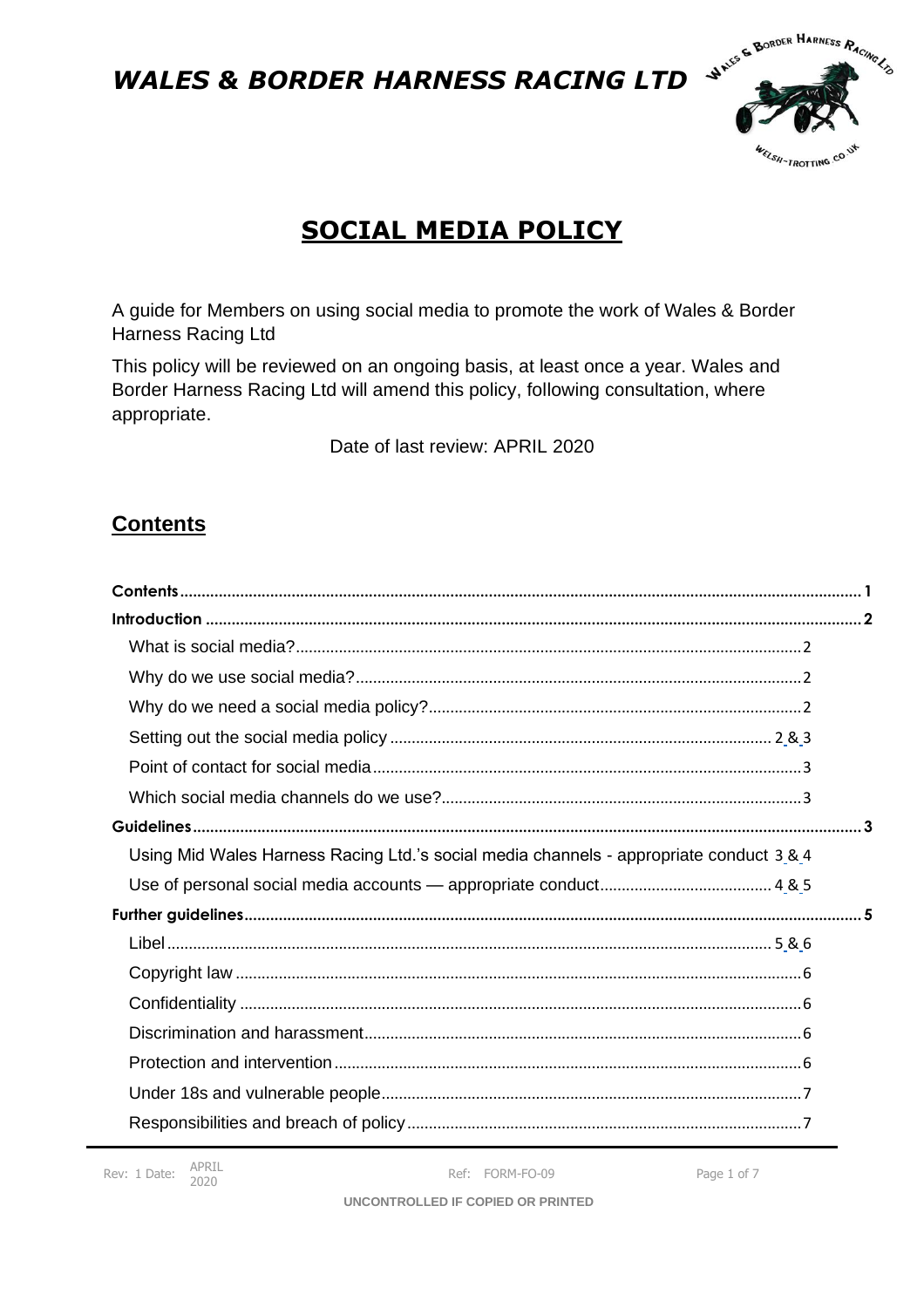

#### **Further Guidelines**

**……………………………………………………………………………..**

## <span id="page-1-0"></span>**Introduction**

#### <span id="page-1-1"></span>**What is social media?**

Social media is the term given to web-based tools and applications which enable users to create and share content (words, images and video content), and network with each other through the sharing of information, opinions, knowledge and common interests. Examples of social media include Facebook, Twitter, LinkedIn and Instagram.

#### <span id="page-1-2"></span>**Why do we use social media?**

Social media is essential to the success of communication for Wales & Border Harness Racing Ltd.'s work. It is important to participate in social media to participate in relevant conversations and raise the profile of Wales & Border Harness Racing Ltd.'s work.

#### <span id="page-1-3"></span>**Why do we need a social media policy?**

The difference between a personal and professional opinion can be blurred on social media, particularly if you're discussing issues relating to Wales & Border Harness Racing Ltd work. While we encourage the use of social media, we have certain standards, outlined in this policy, which we require everyone to observe. Publication and commentary on social media carry similar obligations to any other kind of publication or commentary in the public domain.

This policy is intended for all Wales & Border Harness Racing Ltd members.

#### <span id="page-1-4"></span>**Setting out the social media policy**

This policy sets out guidelines on how social media should be used to support the delivery and promotion of Wales & Border Harness Racing Ltd, and the use of social media by members in both a professional and personal capacity. It sets out what you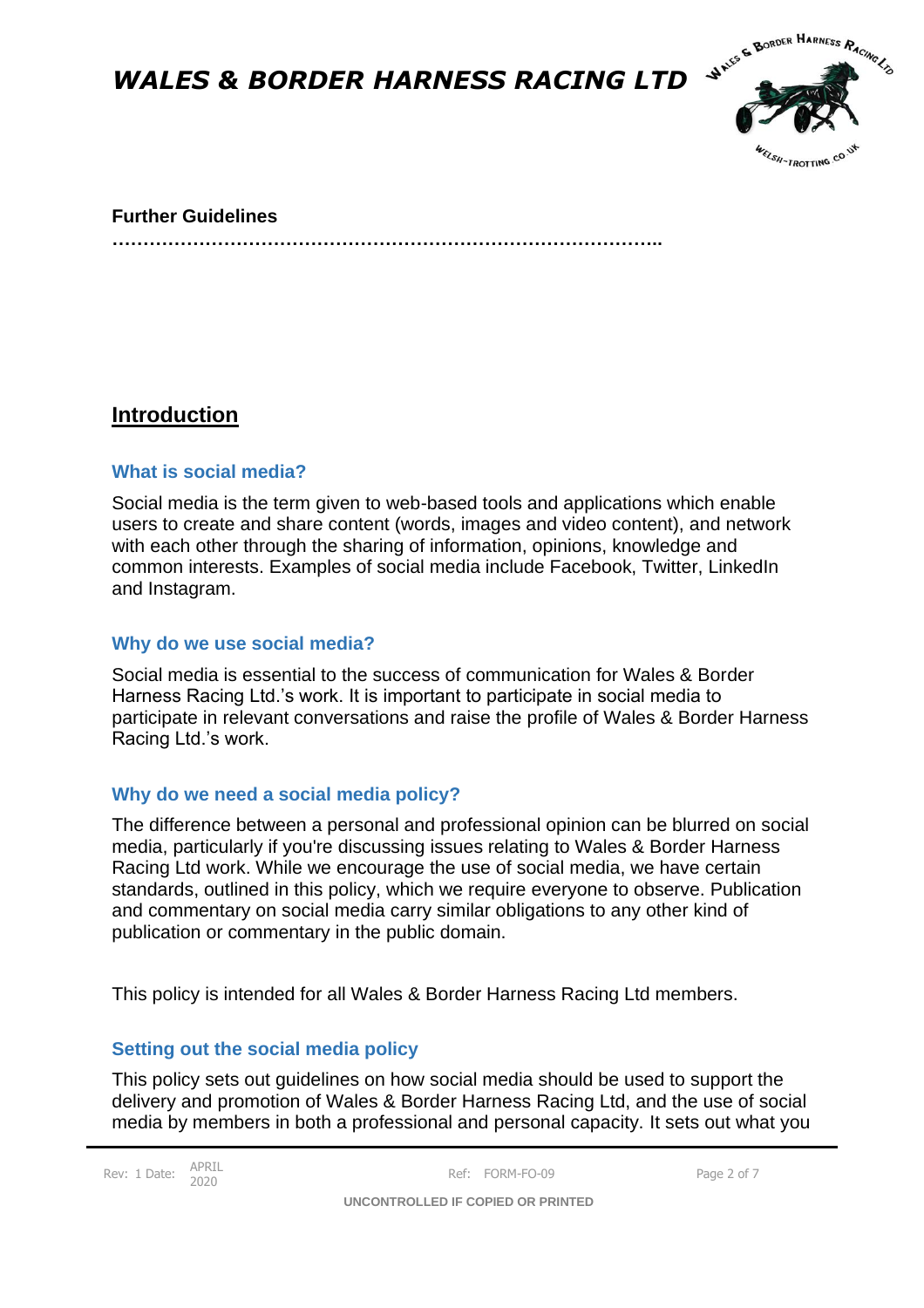

need to be aware of when interacting in these spaces and is designed to help staff support and expand our official social media channels, while protecting the Wales & Borders Harness Racing Ltd and its reputation and preventing any legal issues.

### <span id="page-2-0"></span>**Point of contact for social media**

Our Chairperson, Vice Chairperson and Secretary are responsible for the day-to-day publishing, monitoring and management of our social media channels. If you have specific questions about any aspect of these channels, speak to them.

### <span id="page-2-1"></span>**Which social media channels do we use?**

Wales & Border Harness Racing Ltd uses the following social media channel. Wales & Border Harness Racing Ltd use their Facebook account to share news with supporters, horse owners, and to encourage people to become involved in harness racing.

## <span id="page-2-2"></span>**Guidelines**

#### <span id="page-2-3"></span>**Using Mid Wales Harness Racing Ltd.'s social media channels — appropriate conduct**

Our Chairperson, Vice Chairperson and Secretary are responsible for setting up and managing of Wales & Border Harness Racing Ltd.'s social media channels. These can be used by any member or any of the public, however they have the right to remove any posts.

WHEN POSTING ON SOCIAL MEDIA:

Take care with the presentation of content and check the quality of images.

Always pause and think before posting. That said, reply to comments in a timely manner, when a response is appropriate.

If using posts or photos that clearly identify a child or young person all posts must ensure they have the consent of a parent or guardian before using them on social media.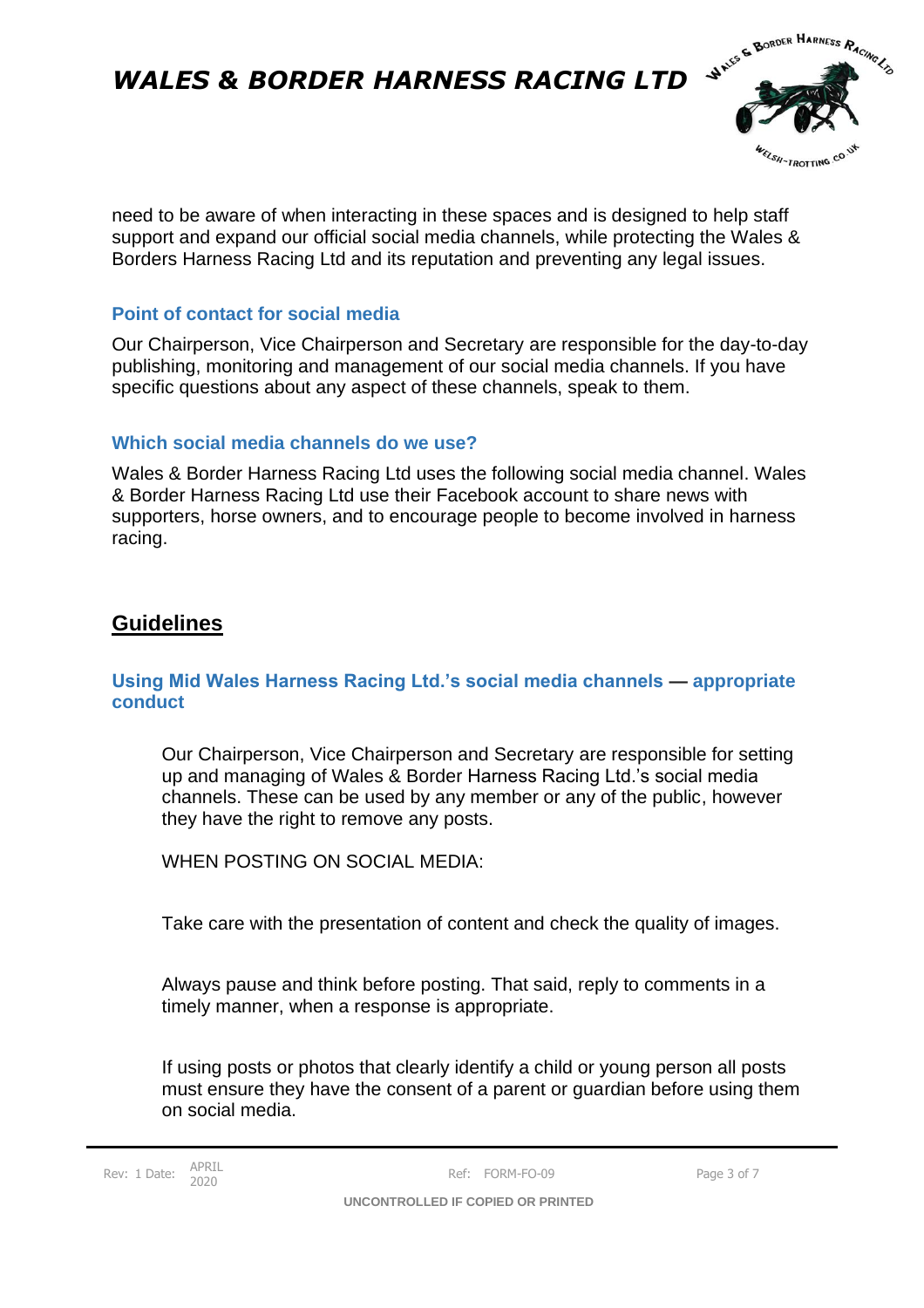

Always check facts.

Be honest. Say what you know to be true or have a good source for. If you've made a mistake, don't be afraid to admit it.

It is vital that Wales & Border Harness Racing Ltd.'s does not encourage others to risk their personal safety or that of others, to gather materials. For example, a video of a stunt.

Members should not encourage people to break the law to supply material for social media, such as using unauthorised video footage. All relevant rights for usage must be obtained before publishing material.

Members should not set up other Facebook groups or pages, Twitter accounts or any other social media channels on behalf of Wales & Border Harness Racing Ltd.'s. This could confuse messaging and brand awareness. By having official social media accounts in place, the Wales & Border Harness Racing Ltd.'s can ensure consistency of the brand and focus on building a strong following.

Wales & Border Harness Racing Ltd.'s is not a political organisation and does not hold a view on party politics or have any affiliation with or links to political parties.

If a complaint is made on Wales & Border Harness Racing Ltd.'s social media channels, this will be removed and dealt with under the complaint's procedure, where appropriate, for Wales & Border Harness Racing Ltd.

#### <span id="page-3-0"></span>**Use of personal social media accounts — appropriate conduct**

This policy does not intend to inhibit personal use of social media but instead flags up those areas in which conflicts might arise. Wales & Border Harness Racing Ltd.'s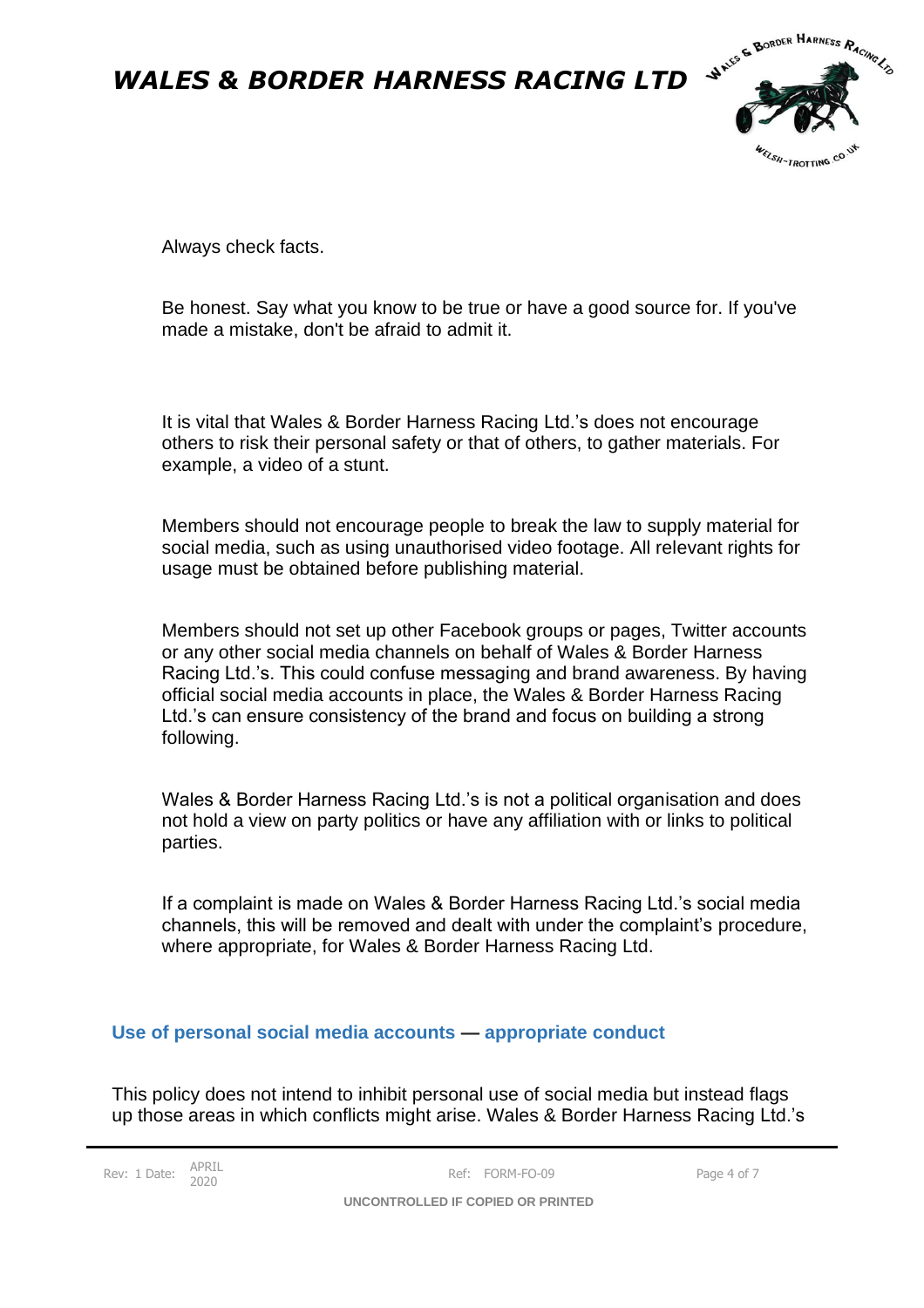

members are expected to behave appropriately, and in ways that are consistent with Wales & Border Harness Racing Ltd.'s values and policies, both online and in real life.

Be aware that any information you make public could affect how people perceive Wales & Border Harness Racing Ltd. You must make it clear when you are speaking for yourself and not on behalf of Wales & Border Harness Racing Ltd.

Use common sense and good judgement. Be aware of your association with Wales & Border Harness Racing Ltd and ensure your profile and related content is consistent with how you wish to present yourself to the general public

Wales & Border Harness Racing Ltd is not a political organisation and does not hold a view on party politics or have any affiliation with or links to political parties.

Never use Wales & Border Harness Racing Ltd.'s logos or trademarks unless approved to do so. Permission to use logos should be requested from Wales & Border Harness Racing Ltd.

Always protect yourself and Wales & Border Harness Racing Ltd. Be careful with your privacy online and be cautious when sharing personal information. What you publish is widely accessible and will be around for a long time, so do consider the content carefully.

Think about your reputation as well as Wales & Border Harness Racing Ltd. Express your opinions and deal with differences of opinion respectfully. Don't insult people or treat them badly. Passionate discussions and debates are fine, but you should always be respectful of others and their opinions. Be polite and the first to correct your own mistakes.

## <span id="page-4-0"></span>**Further guidelines**

#### <span id="page-4-1"></span>**Libel**

Libel is when a false written statement that is damaging to a person's reputation is published online or in print. Whether staff are posting content on social media as part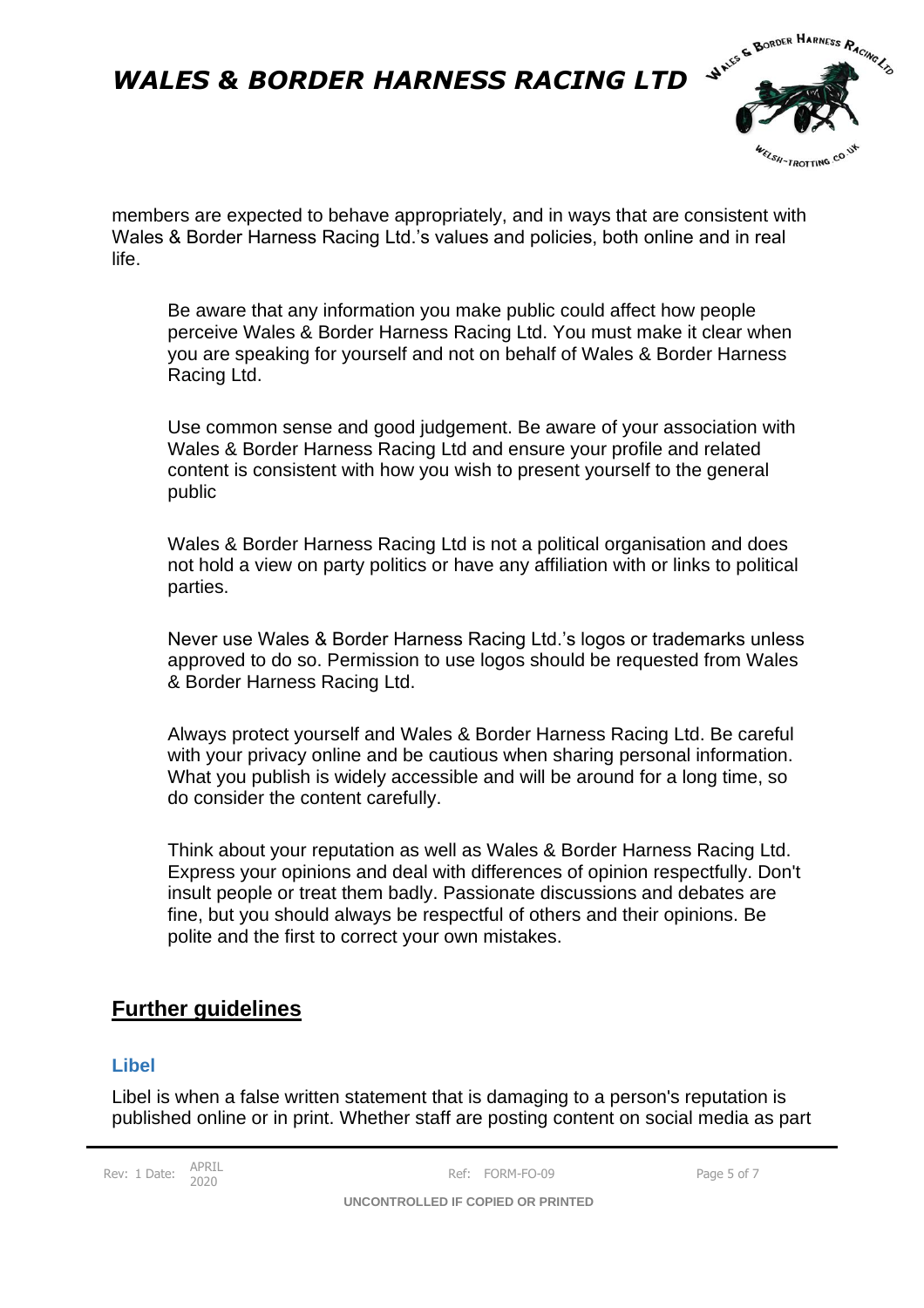

of their job or in a personal capacity, they should not bring [Wales & Border Harness Racing Ltd.'s] into disrepute by making defamatory comments about individuals or other organisations or groups.

### <span id="page-5-0"></span>**Copyright law**

It is critical that all staff abide by the laws governing copyright, under the Copyright, Designs and Patents Act 1988. Never use or adapt someone else's images or written content without permission. Failing to acknowledge the source/author/resource citation, where permission has been given to reproduce content, is also considered a breach of copyright.

### <span id="page-5-1"></span>**Confidentiality**

Any communications that members make in a personal capacity must not breach confidentiality. For example, information meant for internal use only or information that Wales & Border Harness Racing Ltd is not ready to disclose yet.

### <span id="page-5-2"></span>**Discrimination and harassment**

Members should not post content that could be considered discriminatory against, or bullying or harassment of, any individual, on either an official of Wales & Border Harness Racing Ltd social media channel or a personal account.

For example:

Making offensive or derogatory comments relating to sex, gender, race, disability, sexual orientation, age, religion or belief.

Using social media to bully another individual.

Posting images that are discriminatory or offensive or links to such content.

#### <span id="page-5-3"></span>**Protection and intervention**

The responsibility for measures of protection and intervention lies first with the social networking site itself. Different social networking sites offer different models of interventions in different areas. For more information, refer to the guidance available on the social networking site itself. For example, Facebook.